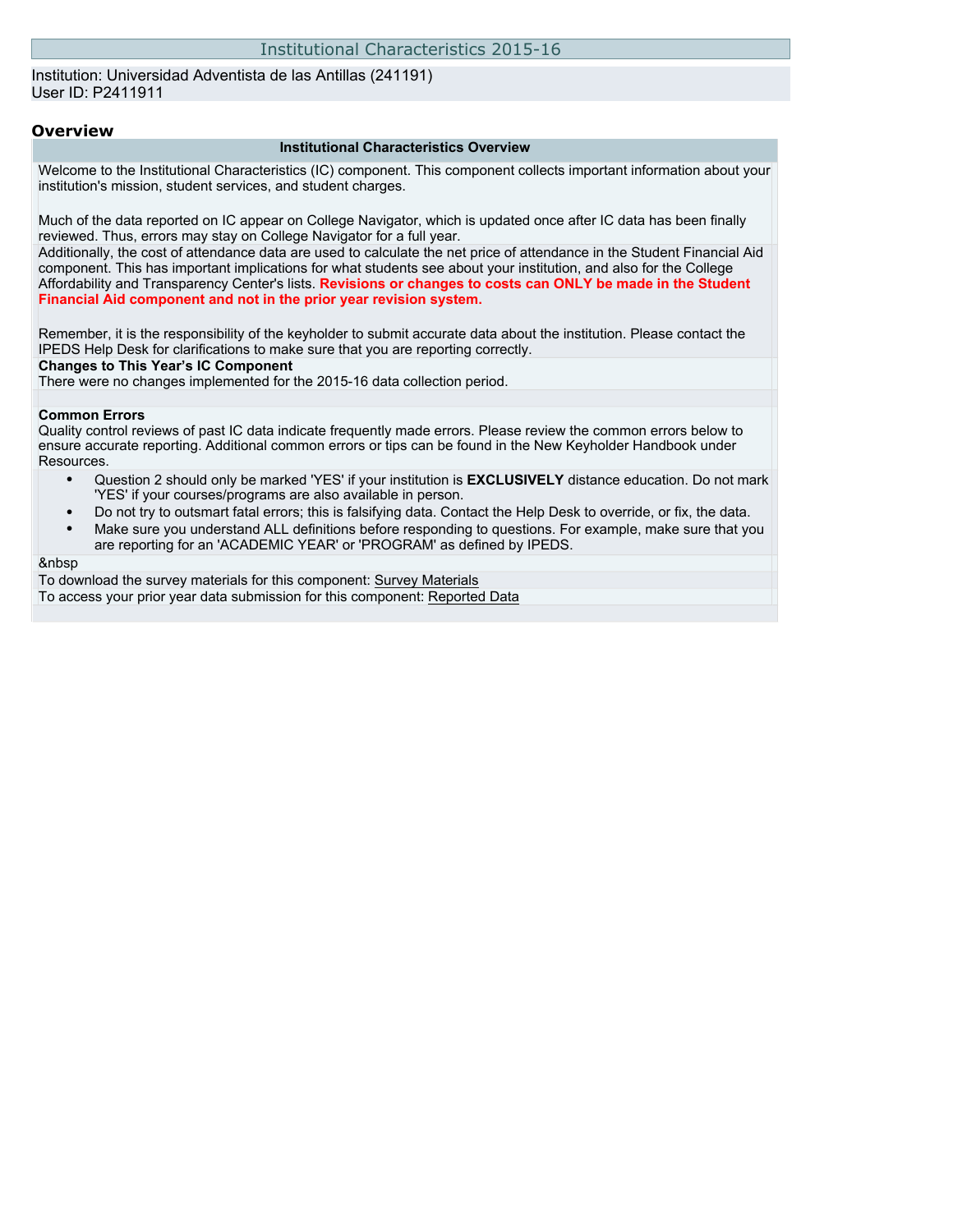### **Part A - Mission Statement and Distance Education**

**1. Provide the institution's mission statement** *or* **a web address (URL) where the mission statement can be found. Typed statements are limited to 2,000 characters or less. The mission statement will be available to the public on College Navigator.**

| <b>Mission Statement URL:</b>                                                                                                                                                                                                                                                                                                                                                                                                                                                                                                                                                                                                                                      | Please begin URL with "http://" or "https://" |  |
|--------------------------------------------------------------------------------------------------------------------------------------------------------------------------------------------------------------------------------------------------------------------------------------------------------------------------------------------------------------------------------------------------------------------------------------------------------------------------------------------------------------------------------------------------------------------------------------------------------------------------------------------------------------------|-----------------------------------------------|--|
| <b>Mission Statement</b>                                                                                                                                                                                                                                                                                                                                                                                                                                                                                                                                                                                                                                           |                                               |  |
| ANTILLEAN ADVENTIST UNIVERSITY'S MISSION IS TO PROVIDE<br>HIGHER EDUCATION TO A DIVERSE COMMUNITY WHO WISHES TO<br>STUDY ACCORDING TO THE PHILOSOPHY OF THE SEVENTH-DAY<br>ADVENTIST CHRISTIAN EDUCATION, WHICH PROMOTES THE<br>INTEGRAL DEVELOPMENT OF THE HUMAN BEING AND AN<br>INDIVIDUAL COMMITMENT TO CHRIST. THE INSTITUTION STRIVES<br>TO PREPARE COMPETENT PROFESSIONALS WHO CAN<br>UNSELFISHLY SERVE SOCIETY AND THE SEVENTH-DAY ADVENTIST<br>CHURCH. THE MISSION IS CARRIED OUT IN A CHRISTIAN<br>ENVIRONMENT THROUGH THE TEACHING AND THE LEARNING<br>PROCESS, THE CURRICULUM, THE EDUCATIONAL RESEARCH, AND<br>THE ADMINISTRATION, FACULTY, AND STAFF. |                                               |  |
| 2. Are all the programs at your institution offered exclusively via distance education?                                                                                                                                                                                                                                                                                                                                                                                                                                                                                                                                                                            |                                               |  |
| $\odot$ No                                                                                                                                                                                                                                                                                                                                                                                                                                                                                                                                                                                                                                                         |                                               |  |
| Yes                                                                                                                                                                                                                                                                                                                                                                                                                                                                                                                                                                                                                                                                |                                               |  |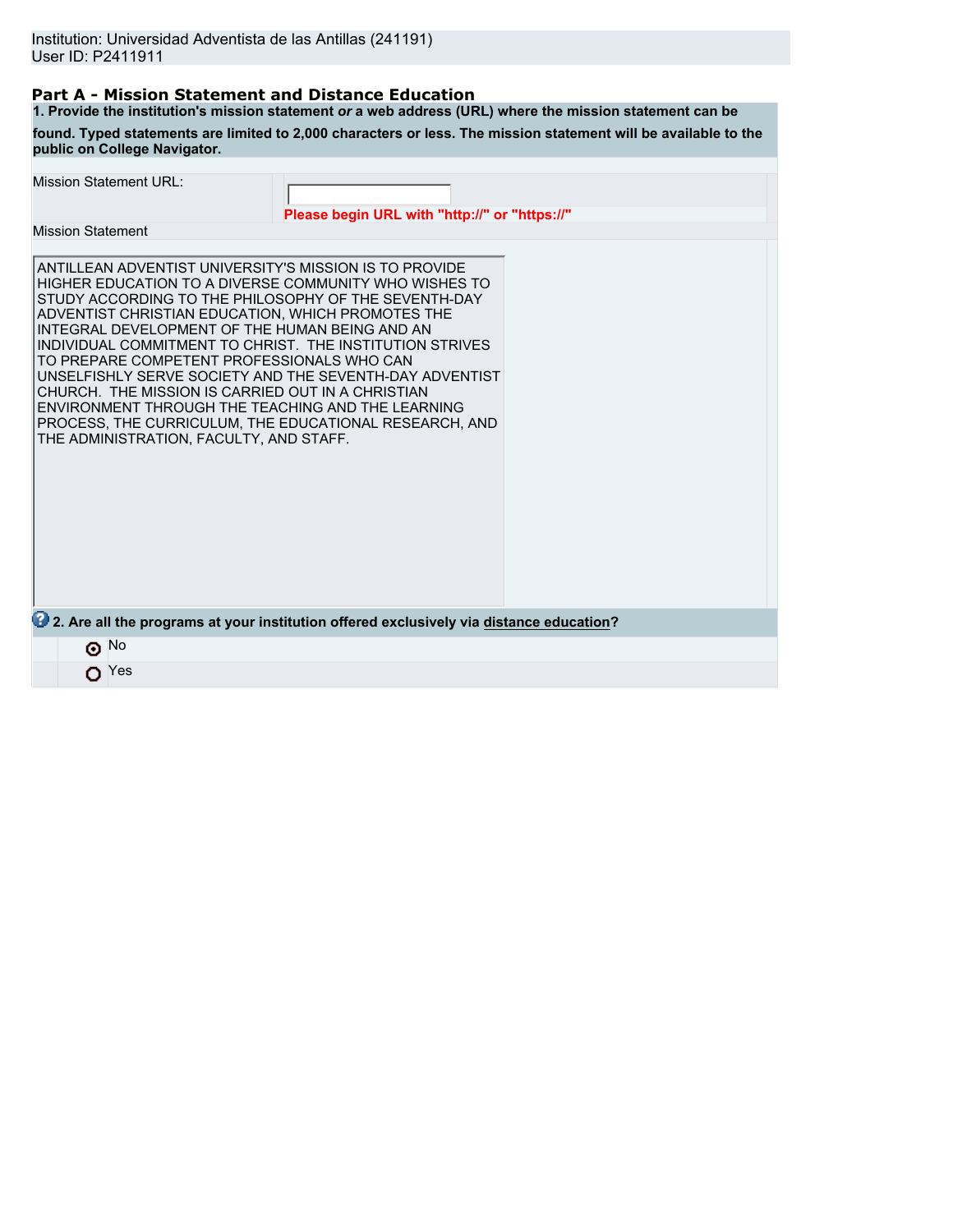| Part B - Services and Programs for Servicemembers and Veterans                                                 |
|----------------------------------------------------------------------------------------------------------------|
| 1. Which of the following are available to veterans, military servicemembers, or their families?               |
| Yellow Ribbon Program (officially known as Post-9/11 GI Bill, Yellow Ribbon Program)                           |
| Credit for military training<br>М                                                                              |
| Dedicated point of contact for support services for veterans, military servicemembers, and their families<br>⊡ |
| Recognized student veteran organization                                                                        |
| Member of Servicemembers Opportunity Colleges                                                                  |
| None of the above                                                                                              |
| The You may use the space below to provide context for the data you've reported above. These context notes     |
| will be posted on the College Navigator website, and should be written to be understood by students and        |
| parents.                                                                                                       |
|                                                                                                                |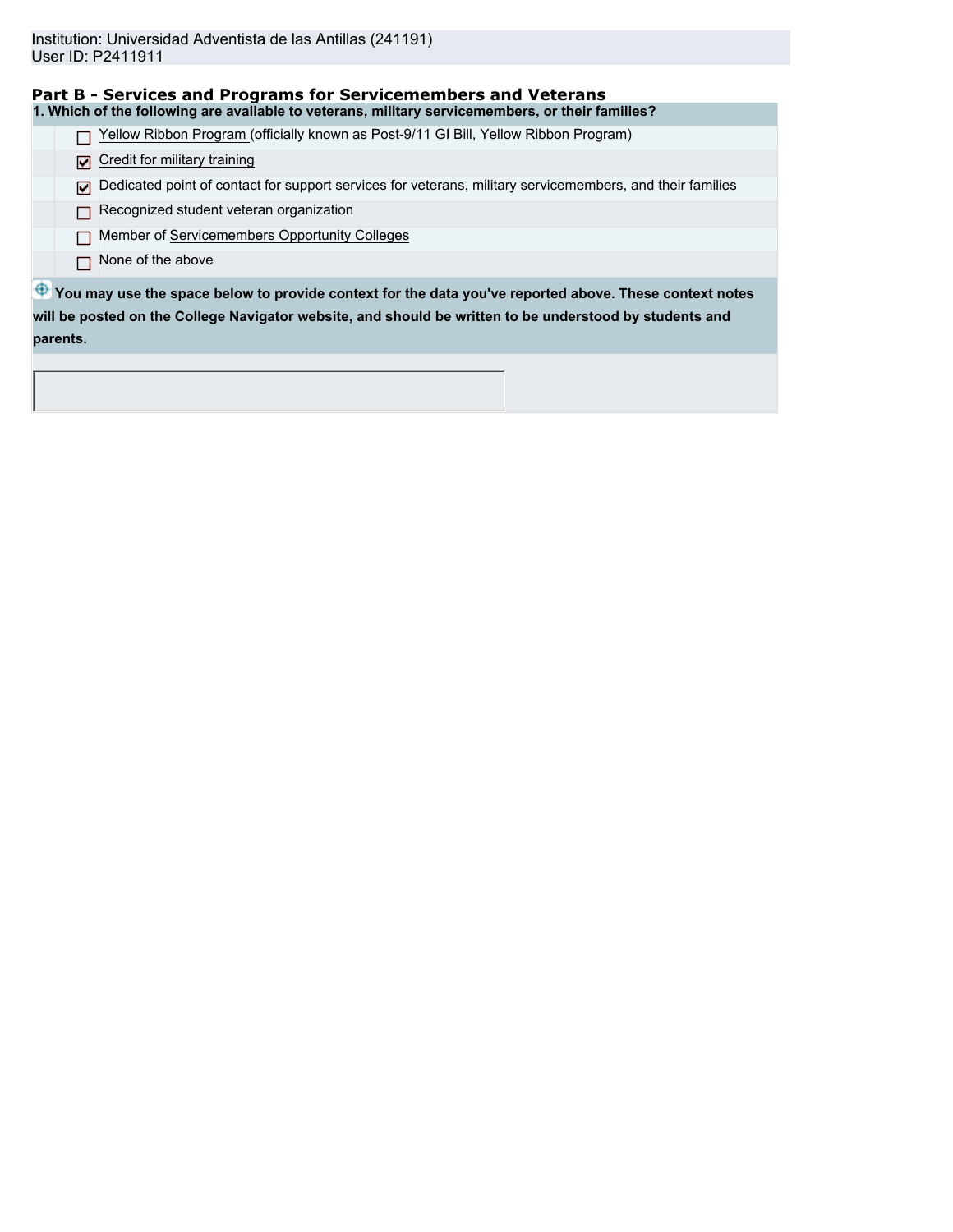| Institution: Universidad Adventista de las Antillas (241191) |  |  |  |
|--------------------------------------------------------------|--|--|--|
| User ID: P2411911                                            |  |  |  |

|                 | <b>Part C - Student Services - Special Learning Opportunities</b>                                       |                                                                                                  |                                                                                                                      |
|-----------------|---------------------------------------------------------------------------------------------------------|--------------------------------------------------------------------------------------------------|----------------------------------------------------------------------------------------------------------------------|
|                 | 1. Does your institution accept any of the following? [Check all that apply]                            |                                                                                                  |                                                                                                                      |
|                 |                                                                                                         |                                                                                                  |                                                                                                                      |
|                 | Dual credit (college credit earned while in high school)                                                |                                                                                                  |                                                                                                                      |
| ⊡               | Credit for life experiences                                                                             |                                                                                                  |                                                                                                                      |
|                 | Advanced placement (AP) credits                                                                         |                                                                                                  |                                                                                                                      |
|                 | None of the above                                                                                       |                                                                                                  |                                                                                                                      |
|                 |                                                                                                         |                                                                                                  |                                                                                                                      |
|                 | 2. What types of special learning opportunities are offered by your institution? [Check all that apply] |                                                                                                  |                                                                                                                      |
|                 |                                                                                                         |                                                                                                  |                                                                                                                      |
|                 | <b>ROTC</b>                                                                                             |                                                                                                  |                                                                                                                      |
|                 | Army                                                                                                    | <b>Navy</b>                                                                                      | Air Force                                                                                                            |
|                 | Study abroad                                                                                            |                                                                                                  |                                                                                                                      |
|                 | Weekend/evening college                                                                                 |                                                                                                  |                                                                                                                      |
|                 | Teacher certification (for the elementary, middle school/junior high, or secondary level)               |                                                                                                  |                                                                                                                      |
|                 | Do not include certifications to teach at the postsecondary level.                                      |                                                                                                  |                                                                                                                      |
|                 |                                                                                                         | Students can complete their preparation in certain areas of specialization                       |                                                                                                                      |
|                 |                                                                                                         |                                                                                                  | Students must complete their preparation at another institution for certain areas of specialization                  |
|                 |                                                                                                         | This institution is approved by the state for the initial certification or licensure of teachers |                                                                                                                      |
| М               | None of the above                                                                                       |                                                                                                  |                                                                                                                      |
|                 |                                                                                                         |                                                                                                  | 3. If your institution grants a bachelor's degree or higher but does not offer a full 4-year program of study at the |
|                 | undergraduate level, how many years of completed college-level work are required for entrance?          |                                                                                                  |                                                                                                                      |
|                 |                                                                                                         |                                                                                                  |                                                                                                                      |
| Number of years |                                                                                                         | Select One                                                                                       |                                                                                                                      |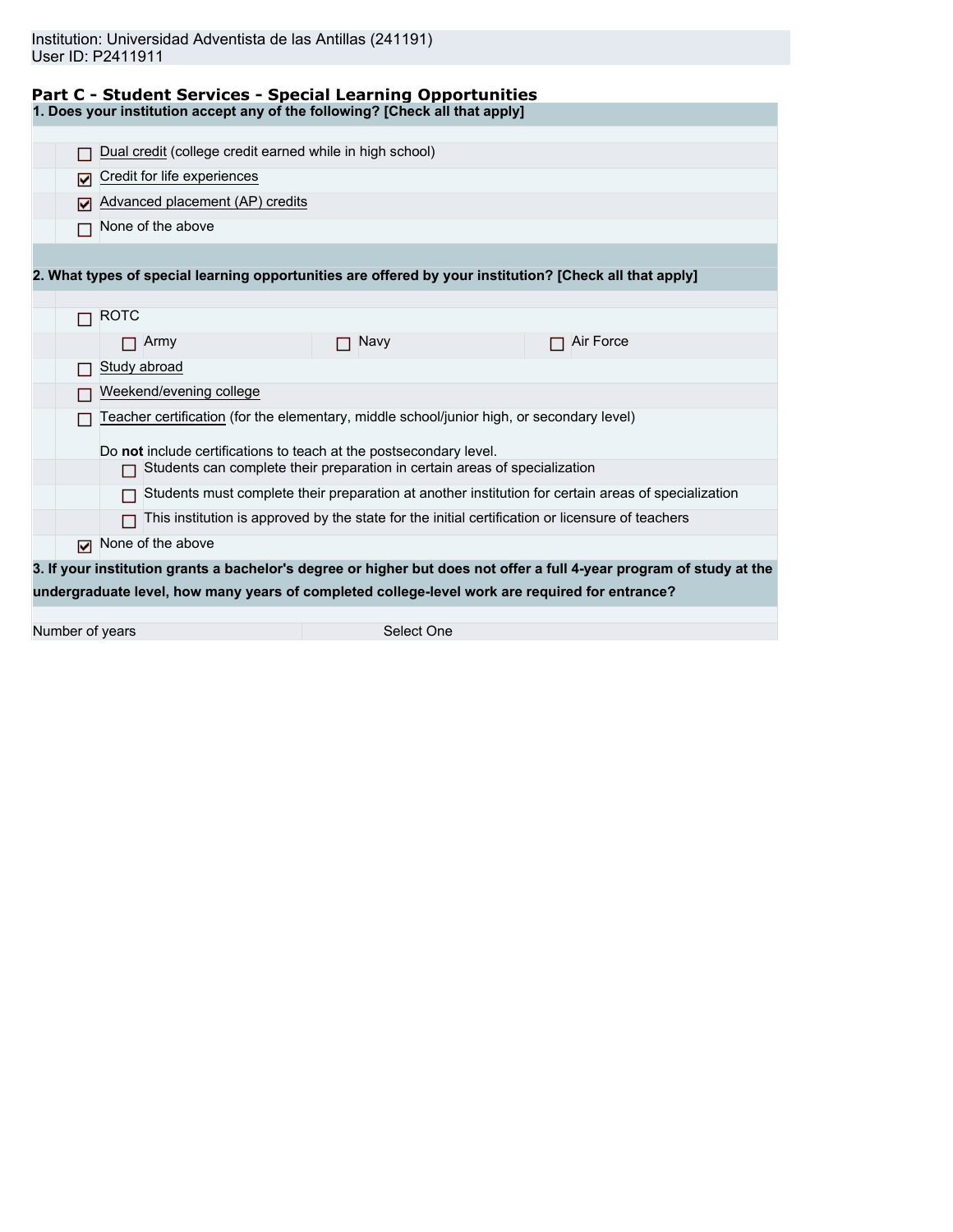## **Part C - Student Services - Distance Opportunities**

**4. Which of the following selected student services are offered by your institution? [Check all that apply]**

| Remedial services<br>M                                                                                        |                                                                                                             |
|---------------------------------------------------------------------------------------------------------------|-------------------------------------------------------------------------------------------------------------|
| Academic/career counseling services<br>M                                                                      |                                                                                                             |
| Employment services for current students                                                                      |                                                                                                             |
| ⊽<br>Placement services for program completers                                                                |                                                                                                             |
|                                                                                                               |                                                                                                             |
| On-campus day care for children of students                                                                   |                                                                                                             |
| None of the above                                                                                             |                                                                                                             |
| 5. Does your institution have its own library or are you financially supporting a shared library with another |                                                                                                             |
| postsecondary education institution?                                                                          |                                                                                                             |
|                                                                                                               |                                                                                                             |
| have our own library                                                                                          |                                                                                                             |
| Do not have our own library but contribute financial support to a shared library                              |                                                                                                             |
| Neither of the above                                                                                          |                                                                                                             |
| 6. Indicate whether or not any of the following alternative tuition plans are offered by your institution.    |                                                                                                             |
|                                                                                                               |                                                                                                             |
| O <sub>No</sub>                                                                                               |                                                                                                             |
| ക $Yes$                                                                                                       |                                                                                                             |
|                                                                                                               | Tuition guarantee                                                                                           |
|                                                                                                               | Prepaid tuition plan                                                                                        |
|                                                                                                               | Tuition payment plan                                                                                        |
|                                                                                                               | Other (specify in box below)                                                                                |
| 27. Please indicate at what level(s) your institution offers distance education opportunities (courses and/or |                                                                                                             |
| programs).                                                                                                    |                                                                                                             |
| Undergraduate<br>☑                                                                                            |                                                                                                             |
| Graduate                                                                                                      |                                                                                                             |
| ☑                                                                                                             |                                                                                                             |
| The institution does not offer distance education opportunities                                               |                                                                                                             |
| You may use the space below to provide context for the alternative tuition plans you've reported above.       |                                                                                                             |
|                                                                                                               | These context notes will be posted on the College Navigator website, and should be written to be understood |
| by students and parents.                                                                                      |                                                                                                             |
|                                                                                                               |                                                                                                             |
|                                                                                                               |                                                                                                             |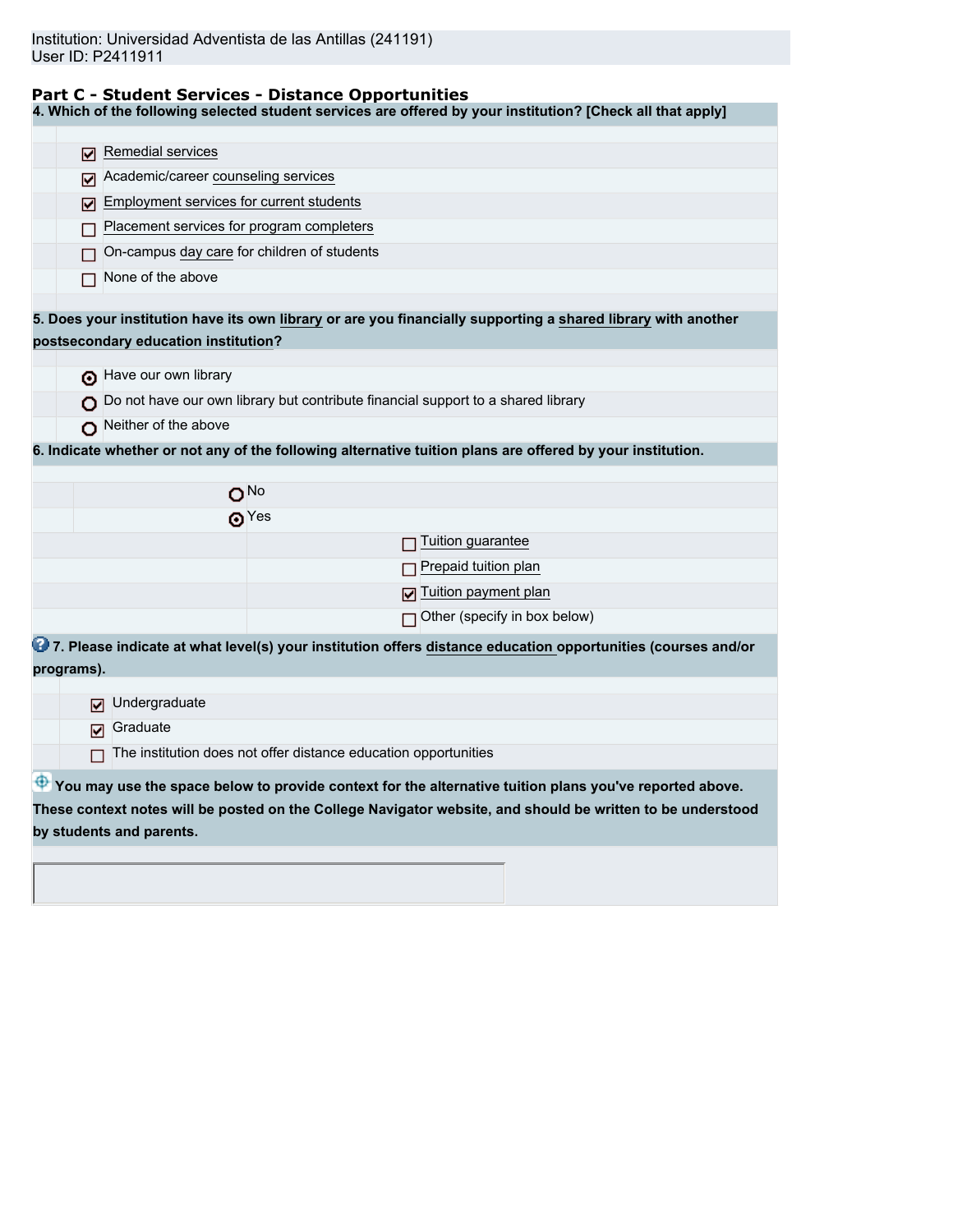## **Part C - Disability Service**

**Please indicate the percentage of all undergraduate students enrolled during fall 2014 who were formally registered as students with disabilities with the institution's office of disability services (or the equivalent office).** 3 percent or less

| $\bigcap$ More than 3 percent: |  |  | $\frac{0}{0}$ |
|--------------------------------|--|--|---------------|
|--------------------------------|--|--|---------------|

 $\bigoplus$  **You may use the space below to provide context for the data you've reported above. These context notes will be posted on the College Navigator website, and should be written to be understood by students and parents.**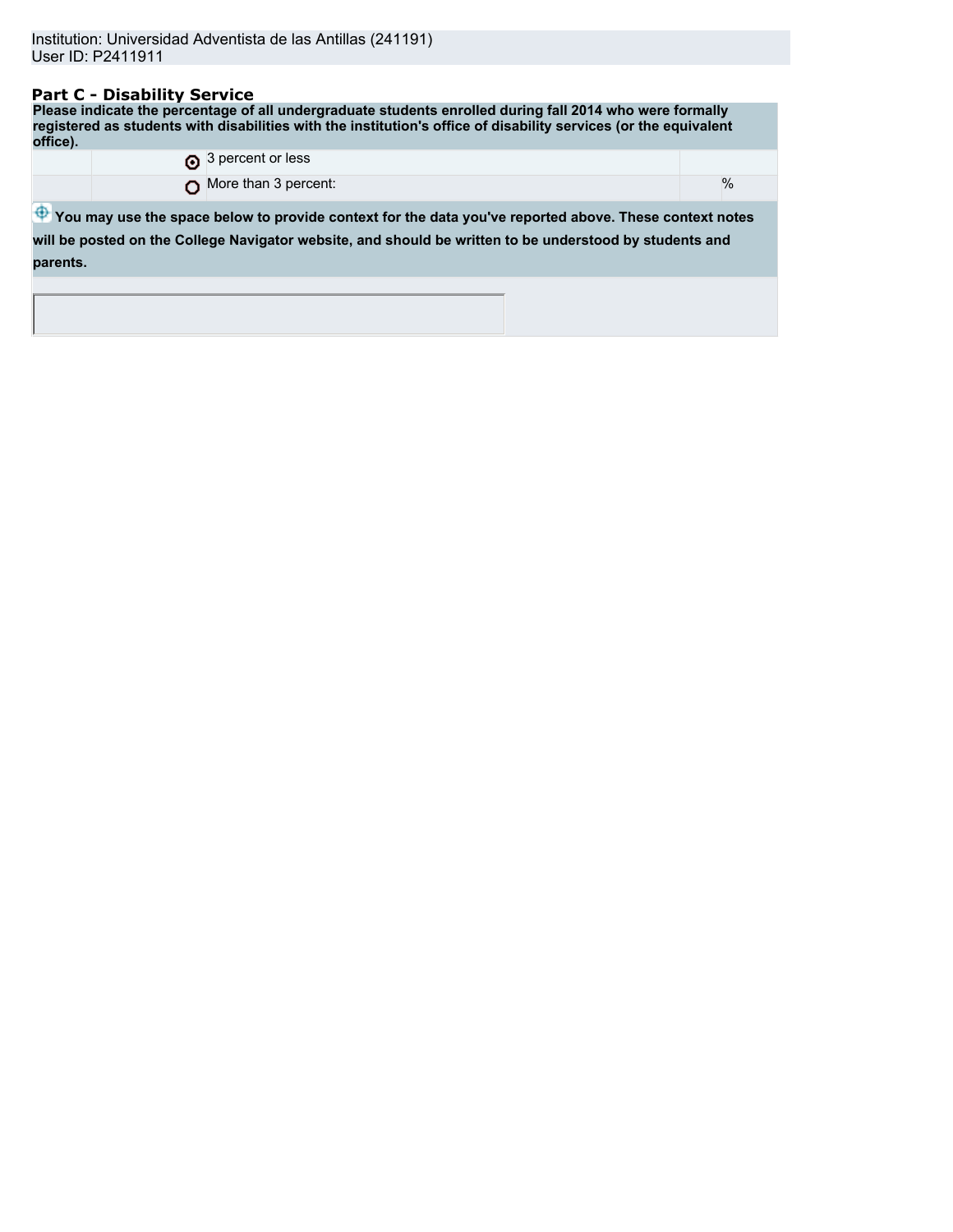## **Part D - Student Charges Questions**

| 1. Are all full-time, first-time degree/certificate-seeking students required to live on campus or in institutionally- |  |
|------------------------------------------------------------------------------------------------------------------------|--|
|------------------------------------------------------------------------------------------------------------------------|--|

# **controlled housing?**

*If you answer Yes to this question, you will not be asked to report off-campus room and board in the price of attendance (D11).*

*This is only a screening question, and your response does not show up on College Navigator.*

*If you make any exceptions to this rule, and have even one first-time, full-time student living off-campus, please answer No so that this does not cause conflicts with the Student Financial Aid survey. Making changes to the SFA component is very difficult and may lead to inaccurate reporting for your institution.*

|           |                                                                                                                                                                   | $\odot$ No                                                                        |
|-----------|-------------------------------------------------------------------------------------------------------------------------------------------------------------------|-----------------------------------------------------------------------------------|
|           |                                                                                                                                                                   | Yes, and we do not make ANY<br>(even one) exceptions to this rule                 |
|           | 2. Does your institution charge different tuition for in-district, in-state, or out-of-state students?                                                            |                                                                                   |
| students. | If you answer Yes to this question, you will be expected to report tuition amounts for in-district, in-state, and out-of-state                                    |                                                                                   |
|           | Please only select Yes if you really charge different tuition rates, or you will be reporting the same numbers 3 times.                                           |                                                                                   |
|           |                                                                                                                                                                   | $\odot$ No                                                                        |
|           |                                                                                                                                                                   | Yes                                                                               |
|           | 3. Does your institution offer institutionally-controlled housing (either on or off campus)?                                                                      |                                                                                   |
|           | If you answer Yes to this question, you will be expected to specify a housing capacity, and to report a room charge or a<br>combined room and board charge (D10). |                                                                                   |
|           |                                                                                                                                                                   | $O$ No                                                                            |
|           |                                                                                                                                                                   | $\odot$ Yes                                                                       |
|           |                                                                                                                                                                   | Specify housing capacity for<br>academic year 2015-16                             |
|           |                                                                                                                                                                   | 300                                                                               |
|           | 4. Do you offer board or meal plans to your students?                                                                                                             |                                                                                   |
| $(D10)$ . | If you answer Yes to this question, you will be expected to report a board charge or combined room and board charge                                               |                                                                                   |
|           |                                                                                                                                                                   | $O$ No                                                                            |
|           |                                                                                                                                                                   | Yes - Enter the number of meals<br>per week in the maximum meal<br>plan available |
|           |                                                                                                                                                                   |                                                                                   |
|           |                                                                                                                                                                   | Yes - Number of meals per week                                                    |

can vary (e.g., students' charge meals against a meal card)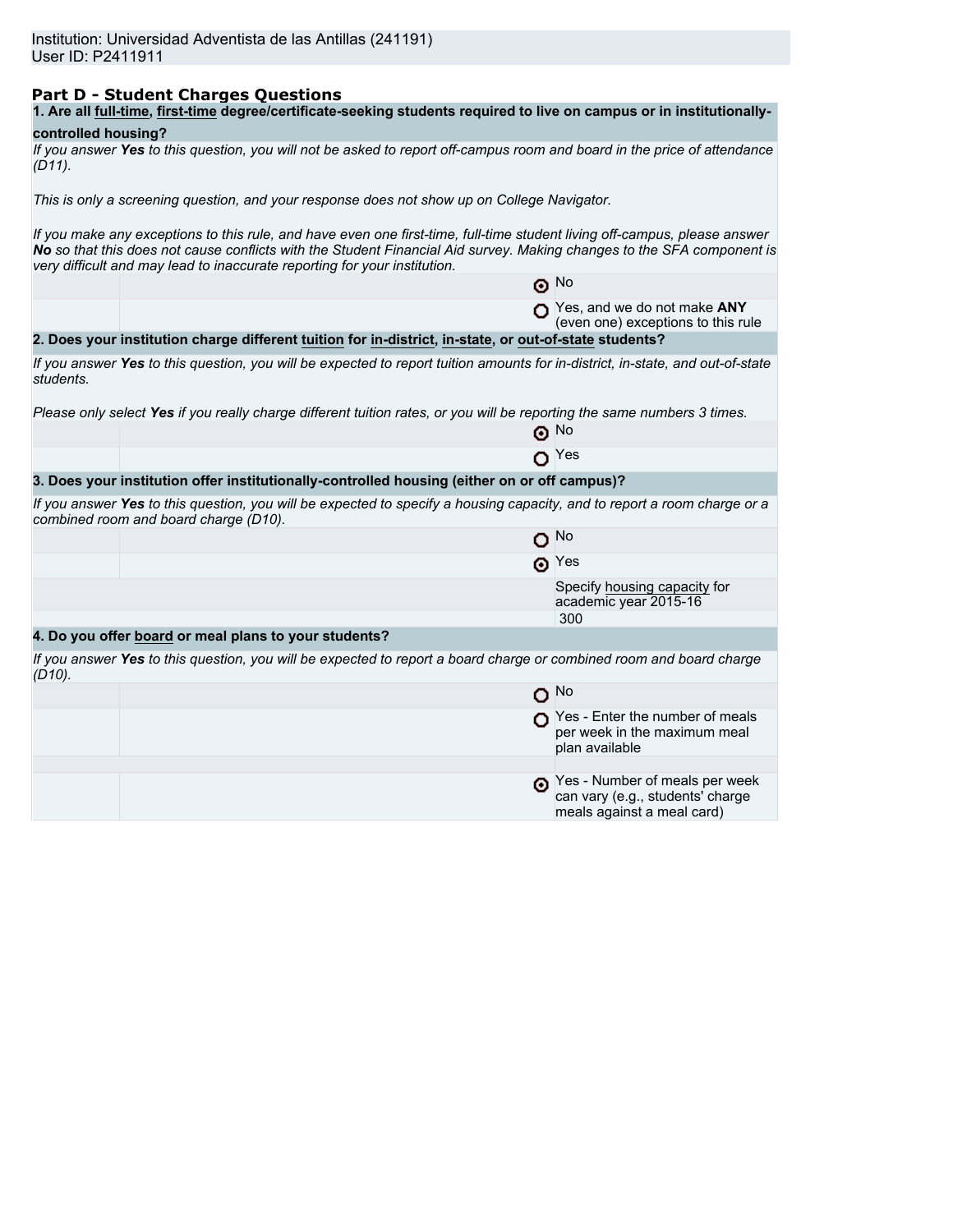# **Part D - Undergraduate Student Charges**

| If the institution charges an application fee, indicate the amount.                                                          |                 |                   |
|------------------------------------------------------------------------------------------------------------------------------|-----------------|-------------------|
|                                                                                                                              | <b>C</b> Amount | <b>Prior year</b> |
| Undergraduate application fee                                                                                                | 20              | 20                |
|                                                                                                                              |                 |                   |
| 5. Charges to full-time undergraduate students for the full academic year 2015-16                                            |                 |                   |
| Please be sure to report an average tuition that includes all students at all levels (freshman, sophomore, etc.).            |                 |                   |
|                                                                                                                              |                 |                   |
|                                                                                                                              | Amount          | <b>Prior year</b> |
| All full-time undergraduates                                                                                                 |                 |                   |
| Average tuition                                                                                                              | 5,750           | 5,560             |
| Required fees                                                                                                                | 1,100           | 1,065             |
| 6. Per credit hour charge for part-time undergraduate students                                                               |                 |                   |
| Please be sure to report an average per credit tuition that includes all students at all levels (freshman, sophomore, etc.). |                 |                   |
|                                                                                                                              |                 |                   |
|                                                                                                                              | Amount          | <b>Prior year</b> |
| Per credit hour charge                                                                                                       | 175             | 165               |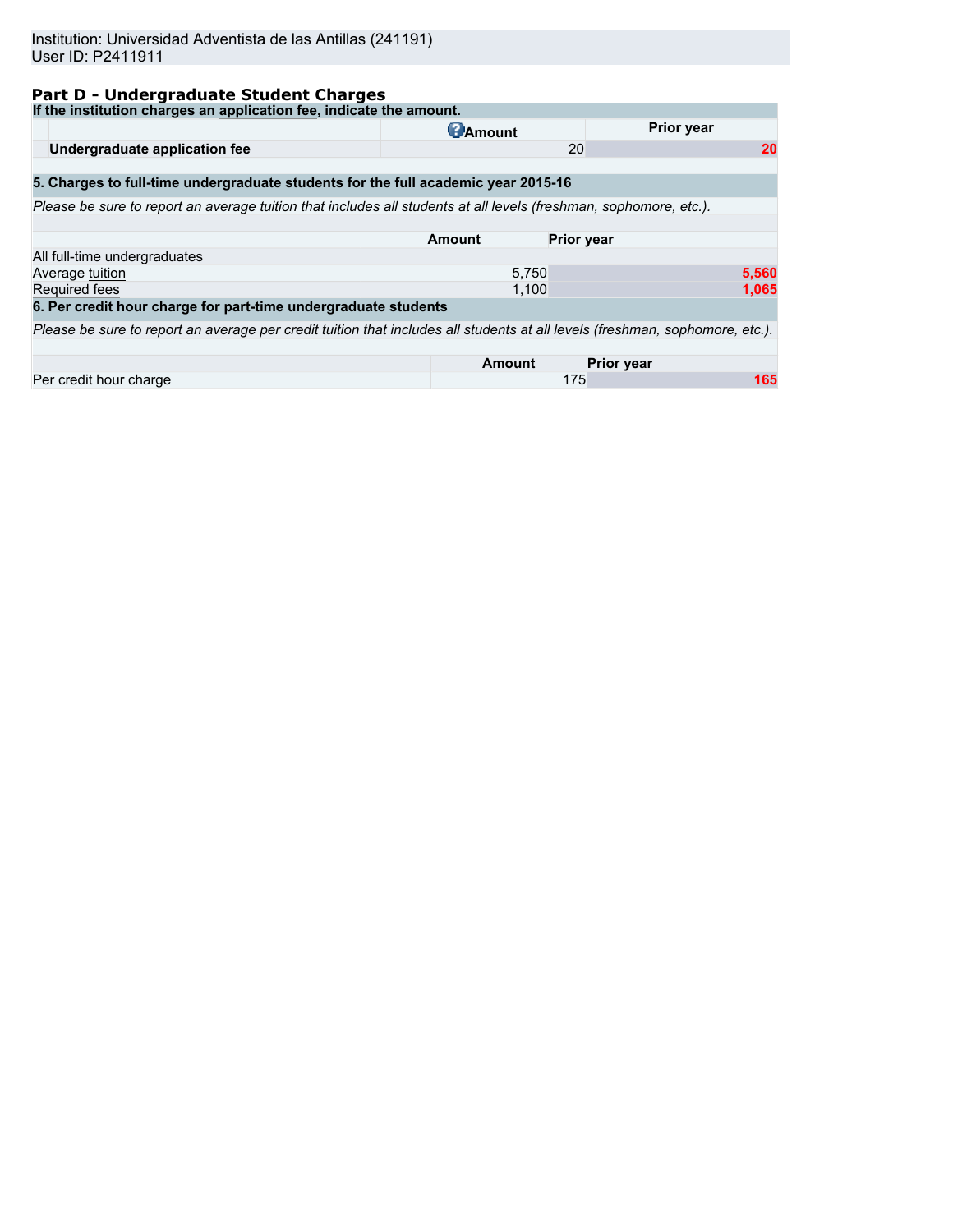# **Part D - Graduate Student Charges**

| If the institution charges an application fee, indicate the amount.                                                                      |               |                   |
|------------------------------------------------------------------------------------------------------------------------------------------|---------------|-------------------|
|                                                                                                                                          | Amount        | Prior year        |
| <b>Graduate application fee</b>                                                                                                          | 25            | 25                |
|                                                                                                                                          |               |                   |
| Please do not include tuition for Doctor's Degree – Professional Practice programs.<br>Data for those programs are collected separately. |               |                   |
| 7. Charges to full-time graduate students for the full academic year 2015-16                                                             |               |                   |
|                                                                                                                                          |               |                   |
|                                                                                                                                          | <b>Amount</b> | <b>Prior year</b> |
| Average tuition                                                                                                                          | 2,400         | 2,400             |
| Required fees                                                                                                                            | 570           | 570               |
|                                                                                                                                          |               |                   |
| 8. Per credit hour charge for part-time graduate students                                                                                |               |                   |
|                                                                                                                                          |               |                   |
|                                                                                                                                          | <b>Amount</b> | <b>Prior year</b> |
| Per credit hour charge                                                                                                                   | 200           | 200               |
|                                                                                                                                          |               |                   |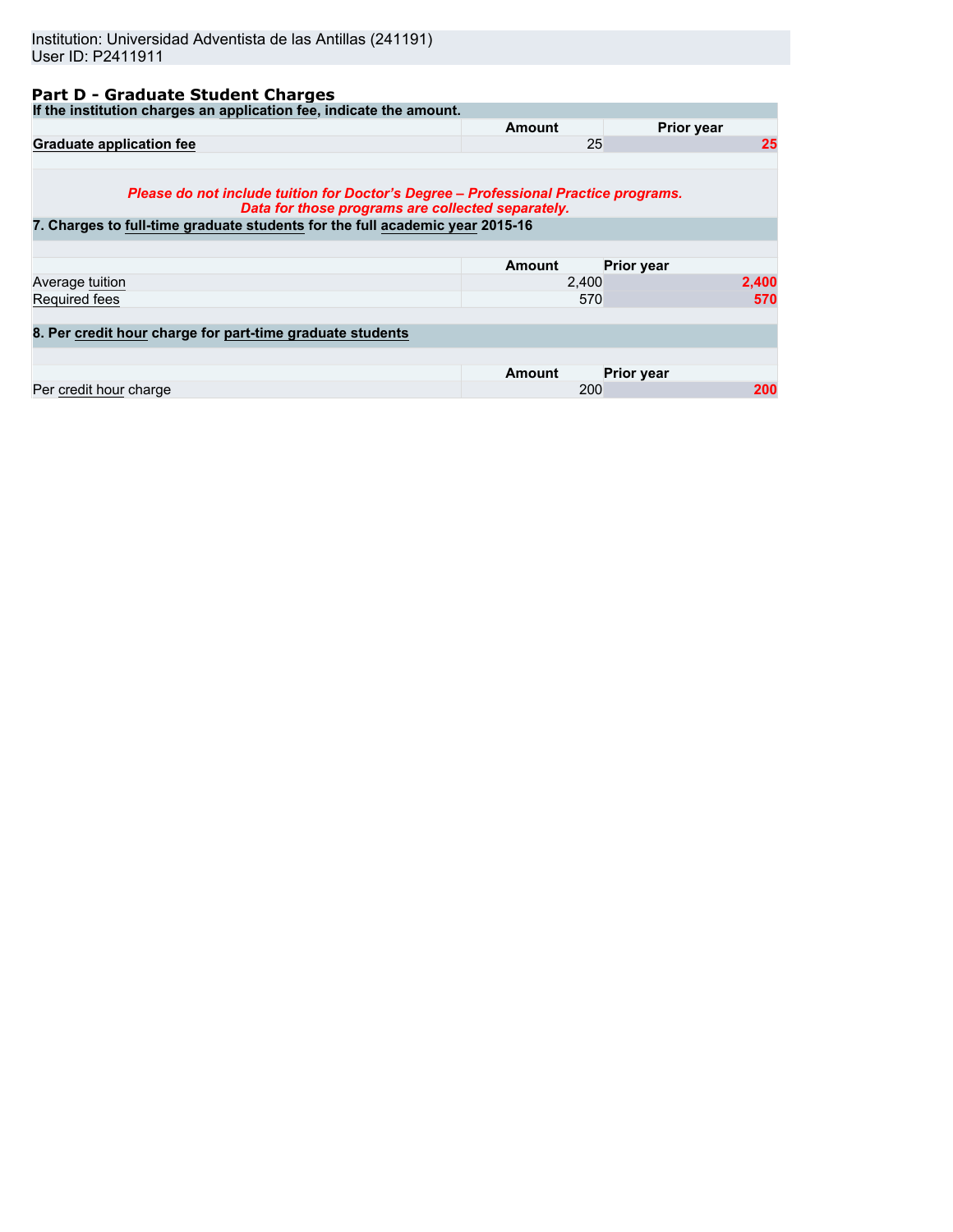### **Part D - Student Charges - Room and Board 10. What are the typical room and board charges for a student for the full academic year 2015-16?**

| If your institution offers room or board at no charge to students, enter zero.                                                                        |               |                   |
|-------------------------------------------------------------------------------------------------------------------------------------------------------|---------------|-------------------|
| If you report room and board separately, leave the combined charge blank. If you report a combined charge, leave the<br>room and board charges blank. |               |                   |
| Room and board charges                                                                                                                                | <b>Amount</b> | <b>Prior year</b> |
| Room charge (Double occupancy)                                                                                                                        | 1.600         | 1,600             |
| Board charge (Maximum plan)                                                                                                                           | 3.600         | 3,600             |
| Combined room and board charge<br>(Answer only if you CANNOT separate room and board charges.)                                                        | <b>NA</b>     |                   |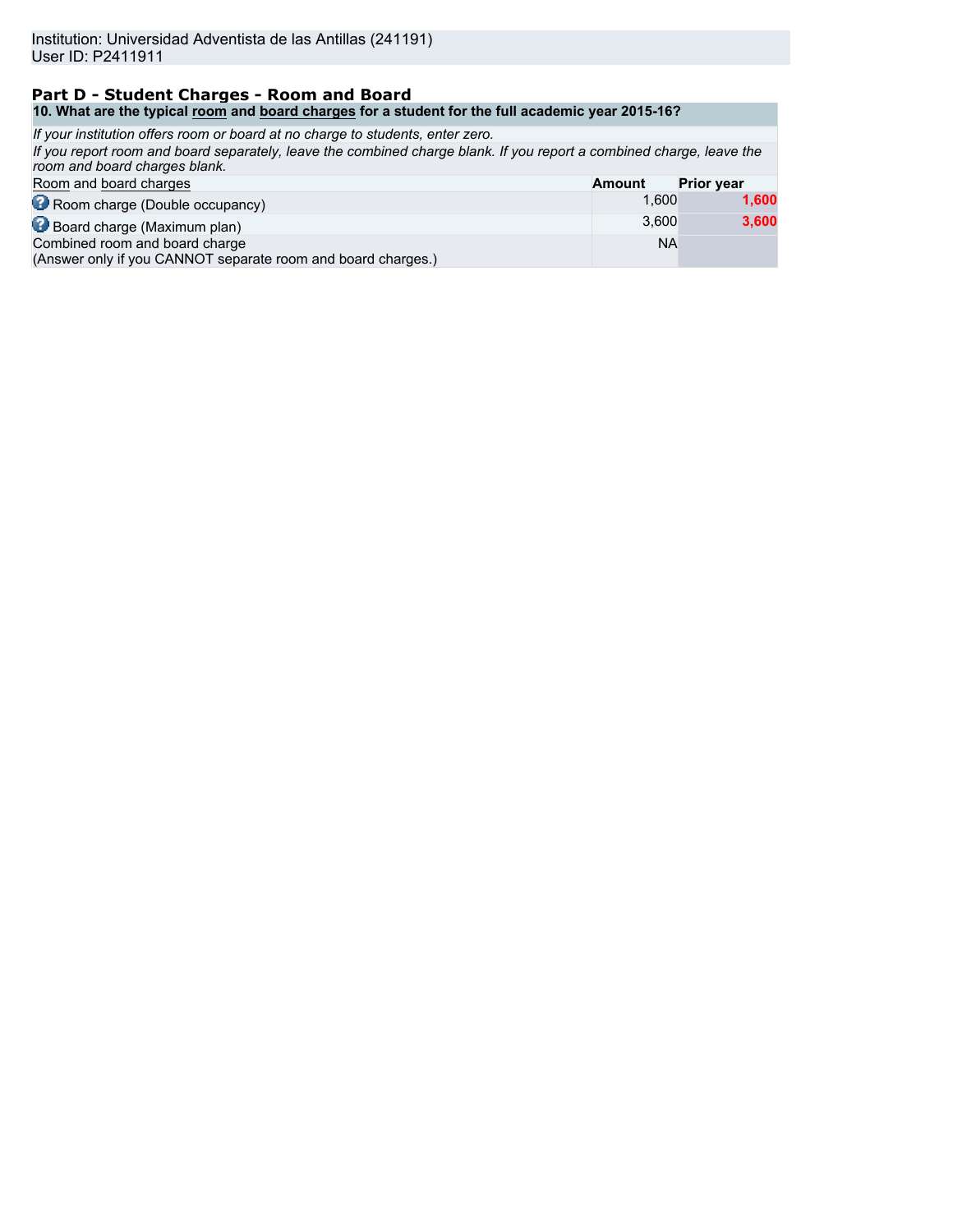#### **Part D - Student Charges - Price of Attendance 11. Cost of attendance for full-time, first-time undergraduate students:**

*Please enter the amounts requested below. These data will be made available to the public on College Navigator. If your institution participates in any Title IV programs (Pell, Stafford, etc.), you must complete all information. Estimates of expenses for books and supplies, room and board, and other expenses are those from the Cost of Attendance report used by the financial aid office in determining financial need. Please talk to your financial aid office to get these numbers, to ensure that you are reporting correctly.*

**1** If the 2015-16 tuition and/or fees as reported on this page for *full-time, first-time students* are covered by a tuition guarantee program, check the applicable box(es) under 'Tuition Guarantee'. Additionally, please indicate the maximum % increase that is guaranteed. *These numbers are expected to be fairly small. Please contact the Help Desk if you are confused about these values and how to report them.*

| Charges for full academic year       |        |        | 2012-13 2013-14 2014-15 2015-16 |        |                                                                                                            |                          |
|--------------------------------------|--------|--------|---------------------------------|--------|------------------------------------------------------------------------------------------------------------|--------------------------|
| Published tuition and required fees: |        |        |                                 |        | <b>O</b> Tuition<br>Guarantee<br>(check only if<br>applicable to<br>entering<br>students in 2015<br>$-16)$ | Guaranteed<br>increase % |
| Tuition                              | 5,340  | 5,560  | 5,560                           | 5,750  | □                                                                                                          |                          |
| Required fees                        | 995    | 1,065  | 1,065                           | 1,100  | П                                                                                                          |                          |
| Tuition + fees total                 | 6,335  | 6,625  | 6,625                           | 6,850  |                                                                                                            |                          |
|                                      |        |        |                                 |        |                                                                                                            |                          |
| Books and supplies                   | 1,200  | 1,200  | 1,200                           | 1,200  |                                                                                                            |                          |
| On-campus:                           |        |        |                                 |        |                                                                                                            |                          |
| Room and board                       | 5,200  | 5,200  | 5,200                           | 5,200  |                                                                                                            |                          |
| Other expenses                       | 3,000  | 3,000  | 3,000                           | 3,000  |                                                                                                            |                          |
| Room and board and other expenses    | 8,200  | 8,200  | 8,200                           | 8,200  |                                                                                                            |                          |
| Off-campus (not with family):        |        |        |                                 |        |                                                                                                            |                          |
| Room and board                       | 7,200  | 7,200  | 7,200                           | 7,200  |                                                                                                            |                          |
| Other expenses                       | 3,300  | 3,000  | 3,000                           | 3,000  |                                                                                                            |                          |
| Room and board and other expenses    | 10,500 | 10,200 | 10,200                          | 10,200 |                                                                                                            |                          |
| Off-campus (with family):            |        |        |                                 |        |                                                                                                            |                          |
| Other expenses                       | 3,600  | 3,400  | 3,400                           | 3,400  |                                                                                                            |                          |
|                                      |        |        |                                 |        |                                                                                                            |                          |

**<sup>4</sup>** You may use the space below to provide context for the data you've reported above. These context notes **will be posted on the College Navigator website, and should be written to be understood by students and parents.**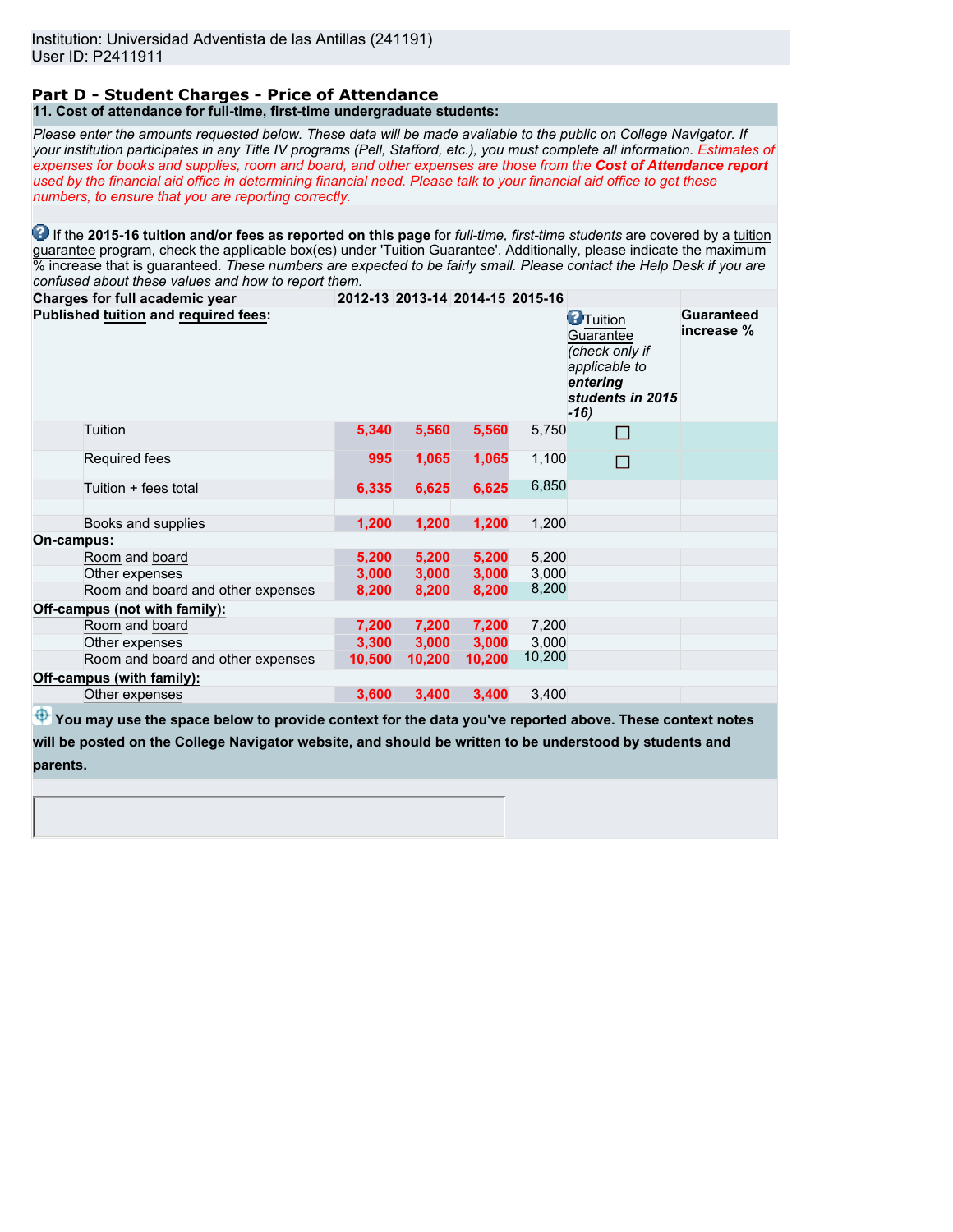# **Part E - Athletic Association**

**1. Is this institution a member of a national athletic association?**

| $\odot$ No                                                 |
|------------------------------------------------------------|
| Yes - Check all that apply                                 |
| National Collegiate Athletic Association (NCAA)            |
| National Association of Intercollegiate Athletics (NAIA)   |
| National Junior College Athletic Association (NJCAA)       |
| United States Collegiate Athletic Association (USCAA)      |
| National Christian College Athletic Association<br>(NCCAA) |
| Other                                                      |

**2. If this institution is a member of the NCAA or NAIA, specify the conference FOR EACH SPORT using the pull down menu.**

| <b>Sport</b>               |                          | <b>NCAA or NAIA member</b> |            |  |
|----------------------------|--------------------------|----------------------------|------------|--|
| Football                   | $\odot$ No               | $\bigcap$ Yes-Specify      | Select One |  |
| Basketball                 | $\boldsymbol{\Theta}$ No | Yes-Specify                | Select One |  |
| Baseball                   | $\odot$ No               | $\bigcap$ Yes-Specify      | Select One |  |
| Cross country and/or track | ெ No                     | Yes-Specify                | Select One |  |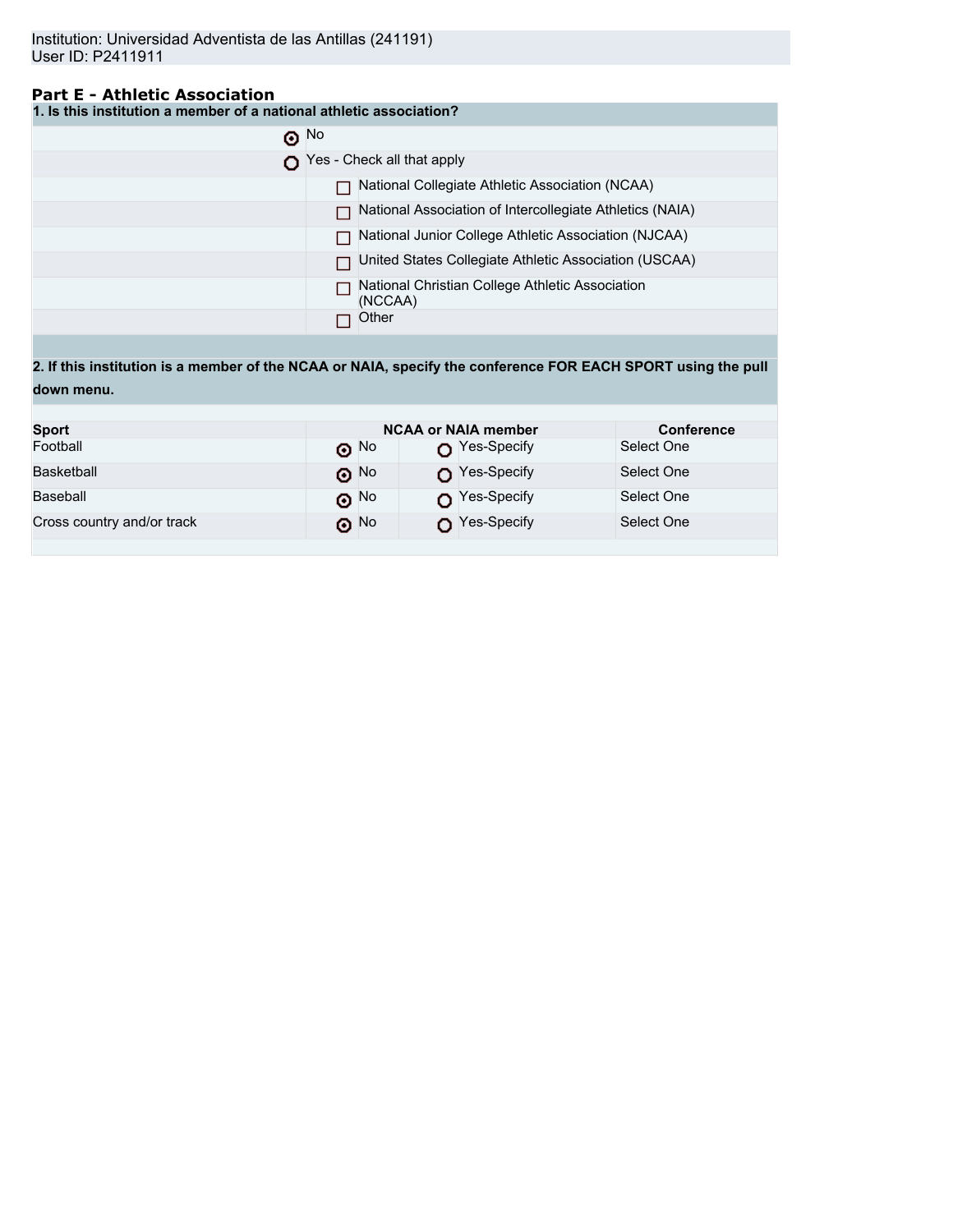### **Summary**

## **Institutional Characteristics Component Summary Academic Year Reporters**

IPEDS collects important information regarding your institution. All data reported in IPEDS survey components become available in the IPEDS Data Center and appear as aggregated data in various Department of Education reports. Additionally, some of the reported data appears specifically for your institution through the College Navigator website and is included in your institution's Data Feedback Report (DFR). The purpose of this summary is to provide you an opportunity to view some of the data that, when accepted through the IPEDS quality control process, will appear on the College Navigator website and/or your DFR. College Navigator is updated approximately three months after the data collection period closes and Data Feedback Reports will be available through the [Data Center](http://nces.ed.gov/ipeds/datacenter/) and sent to your institution's CEO in November 2016.

Please review your data for accuracy. If you have questions about the data displayed below after reviewing the data reported on the survey screens, please contact the IPEDS Help Desk at: 1-877-225-2568 or ipedshelp@rti.org.

| <b>GENERAL INFORMATION</b>                                                                           |                                                                                                                                                                                                                                                                                                                                                                                                                                                                                                                                                                                                                                                              |  |  |  |  |
|------------------------------------------------------------------------------------------------------|--------------------------------------------------------------------------------------------------------------------------------------------------------------------------------------------------------------------------------------------------------------------------------------------------------------------------------------------------------------------------------------------------------------------------------------------------------------------------------------------------------------------------------------------------------------------------------------------------------------------------------------------------------------|--|--|--|--|
| Mission Statement                                                                                    | ANTILLEAN ADVENTIST UNIVERSITY'S MISSION IS TO PROVIDE HIGHER EDUCATION<br>TO A DIVERSE COMMUNITY WHO WISHES TO STUDY ACCORDING TO THE<br>PHILOSOPHY OF THE SEVENTH-DAY ADVENTIST CHRISTIAN EDUCATION, WHICH<br>PROMOTES THE INTEGRAL DEVELOPMENT OF THE HUMAN BEING AND AN<br>INDIVIDUAL COMMITMENT TO CHRIST. THE INSTITUTION STRIVES TO PREPARE<br>COMPETENT PROFESSIONALS WHO CAN UNSELFISHLY SERVE SOCIETY AND THE<br>SEVENTH-DAY ADVENTIST CHURCH. THE MISSION IS CARRIED OUT IN A CHRISTIAN<br>ENVIRONMENT THROUGH THE TEACHING AND THE LEARNING PROCESS, THE<br>CURRICULUM, THE EDUCATIONAL RESEARCH, AND THE ADMINISTRATION, FACULTY,<br>AND STAFF. |  |  |  |  |
| Are all the programs at your institution<br>offered completely via distance<br>education?            | <b>No</b>                                                                                                                                                                                                                                                                                                                                                                                                                                                                                                                                                                                                                                                    |  |  |  |  |
| Special Learning Opportunities                                                                       | N/A                                                                                                                                                                                                                                                                                                                                                                                                                                                                                                                                                                                                                                                          |  |  |  |  |
| <b>Student Services</b>                                                                              | Remedial services<br>Academic/career counseling services<br>Employment services for current students                                                                                                                                                                                                                                                                                                                                                                                                                                                                                                                                                         |  |  |  |  |
| Credit Accepted                                                                                      | Credit for life experiences<br>Advanced placement (AP) credits                                                                                                                                                                                                                                                                                                                                                                                                                                                                                                                                                                                               |  |  |  |  |
| Undergraduate students enrolled who<br>are formally registered with office of<br>disability services | 3 percent or less                                                                                                                                                                                                                                                                                                                                                                                                                                                                                                                                                                                                                                            |  |  |  |  |

| <b>PRICING INFORMATION</b>                                                   |                                       |                      |         |         |         |  |  |  |
|------------------------------------------------------------------------------|---------------------------------------|----------------------|---------|---------|---------|--|--|--|
| Estimated expenses for academic year for full-time, first-time students      |                                       | 2012-13              | 2013-14 | 2014-15 | 2015-16 |  |  |  |
|                                                                              | Tuition and fees                      | \$6,335              | \$6,625 | \$6,625 | \$6,850 |  |  |  |
|                                                                              | Books and supplies                    |                      | \$1,200 | \$1,200 | \$1,200 |  |  |  |
|                                                                              | On-campus room and board              | \$5,200              | \$5,200 | \$5,200 | \$5,200 |  |  |  |
|                                                                              | On-campus other expenses              | \$3,000              | \$3,000 | \$3,000 | \$3,000 |  |  |  |
|                                                                              | Off-campus room and board             | \$7,200              | \$7,200 | \$7,200 | \$7,200 |  |  |  |
|                                                                              | Off-campus other expenses             | \$3,300              | \$3,000 | \$3,000 | \$3,000 |  |  |  |
|                                                                              | Off-campus with family other expenses | \$3,600              | \$3,400 | \$3,400 | \$3,400 |  |  |  |
| Average undergraduate student tuition and fees for academic year 2015-<br>16 |                                       | Tuition              |         | Fees    |         |  |  |  |
|                                                                              |                                       | \$5,750              |         | \$1,100 |         |  |  |  |
| Average graduate student tuition and fees for academic year 2015-16          |                                       | Tuition              |         | Fees    |         |  |  |  |
|                                                                              |                                       |                      | \$2,400 |         | \$570   |  |  |  |
| Alternative tuition plans                                                    |                                       | Tuition payment plan |         |         |         |  |  |  |